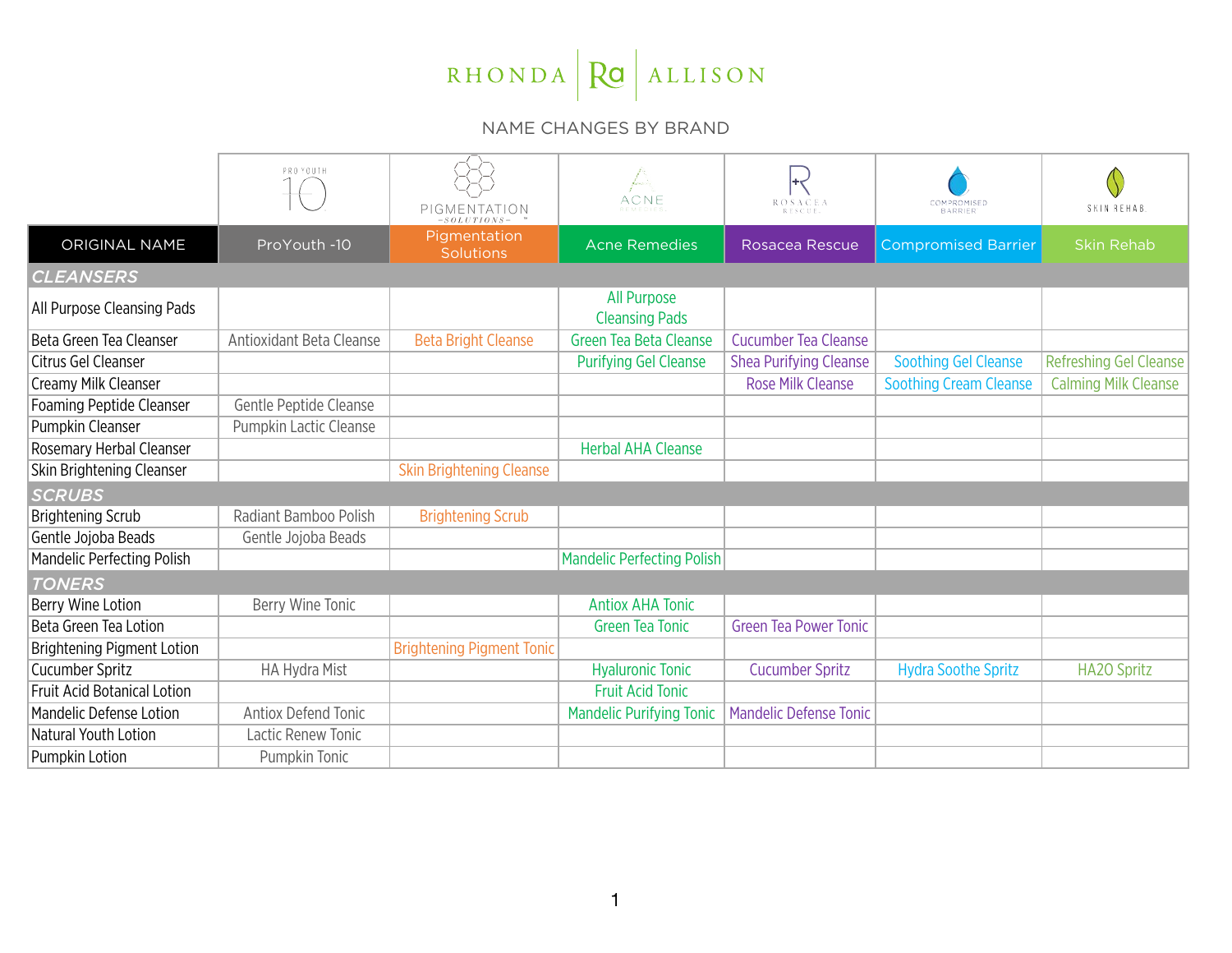|                                    | PROYOUTH                           | PIGMENTATION                     | ACNE                          | ROSACEA<br>RESCUE                 | COMPROMISED<br>BARRIER          | SKIN REHAB.                |  |  |
|------------------------------------|------------------------------------|----------------------------------|-------------------------------|-----------------------------------|---------------------------------|----------------------------|--|--|
| ORIGINAL NAME                      | ProYouth -10                       | Pigmentation<br><b>Solutions</b> | <b>Acne Remedies</b>          | Rosacea Rescue                    | <b>Compromised Barrier</b>      | <b>Skin Rehab</b>          |  |  |
| <b>CORRECTIVES</b>                 |                                    |                                  |                               |                                   |                                 |                            |  |  |
| <b>Blemish Serum</b>               | <b>Essential Spot Rx</b>           |                                  | <b>Blemish Serum</b>          | <b>Purifying Beta Remedy</b>      |                                 |                            |  |  |
| ChronoPeptide A                    | ChronoPeptide A                    |                                  |                               |                                   |                                 |                            |  |  |
| Mandelic Arginine Serum            | Mandelic Rejuventator              | <b>Mandelic Bright</b>           | <b>Mandelic Clear Complex</b> | <b>Mandelic Rescue</b><br>Complex | <b>Mandelic Repair Serum</b>    |                            |  |  |
| Naturalé Mega                      |                                    | Naturalé Mega                    |                               |                                   |                                 |                            |  |  |
| Brightening Serum                  |                                    | <b>Brightening Serum</b>         |                               |                                   |                                 |                            |  |  |
| <b>Retinol Supreme</b>             | Retinol Supreme                    |                                  |                               |                                   |                                 |                            |  |  |
| Salicylic Serum                    |                                    |                                  | Salicylic "A" Serum           | "A" Beta Complex                  |                                 |                            |  |  |
| Skin Refine Gel                    |                                    |                                  | <b>BHA Refine Gel</b>         | <b>Retexturing Gel</b>            |                                 |                            |  |  |
| Skin Smoothing Gel                 | Skin Smoothing Gel                 |                                  | <b>AHA Refine Gel</b>         |                                   |                                 |                            |  |  |
| SynErgy A                          | Stem Cell A                        | "A" Renew +                      | <b>Retinal Clear</b>          | SynErgy A +                       | <b>Retinal Repair</b>           |                            |  |  |
| <b>BUILDING &amp; STREGTHENING</b> |                                    |                                  |                               |                                   |                                 |                            |  |  |
| AGE less                           | AGE less                           |                                  |                               |                                   |                                 |                            |  |  |
| Amino Peptide Serum                | Amino Peptide Serum                |                                  |                               |                                   |                                 |                            |  |  |
| <b>Antioxidant Complex Serum</b>   | Antiox 18 Complex                  |                                  |                               |                                   | <b>Antioxidant Infusion</b>     |                            |  |  |
| <b>Balancing Grape Seed Serum</b>  | Luminous<br><b>Balancing Serum</b> |                                  | <b>Balancing Cocktail</b>     | <b>Holistic Balance</b>           |                                 |                            |  |  |
| C-Peptide Complex                  | C-Peptide Complex                  | Peptide Bright-C                 |                               |                                   |                                 |                            |  |  |
| C-Stem Cell                        | C-Stem Cell                        | Stem Bright-C                    |                               | SynErgy C+                        | <b>C-Repair Complex</b>         |                            |  |  |
| <b>Hydrating Grape Seed Serum</b>  | Pure Grape Seed Elixir             | <b>Grape Seed Glow</b>           | <b>Hydrating Relief Serum</b> |                                   |                                 |                            |  |  |
| <b>MVC Serum</b>                   | Vita 10 Complex                    | <b>Vita-Bright Elixir</b>        |                               |                                   | <b>Vitamin Complex</b>          |                            |  |  |
| Nourishing Grape Seed Serum        |                                    |                                  |                               | <b>Organic Antiox Infusion</b>    | <b>Grape Seed Replenish</b>     | <b>Cell Nutrient Serum</b> |  |  |
| Peptide 38                         | Peptide 38                         |                                  |                               |                                   |                                 |                            |  |  |
| Peptide Primer                     | Peptide Mito-Protect               |                                  |                               |                                   | <b>Peptide Collagen Complex</b> |                            |  |  |
| Pumpkin E Serum                    | Pumpkin E Serum                    |                                  |                               |                                   |                                 | <b>Vital Tissue Repair</b> |  |  |
| Sea Gems                           | <b>DNAge Reversal</b>              |                                  |                               |                                   | <b>DNA Protect</b>              | <b>Burn Relief</b>         |  |  |
| Sensitive Skin Complex             |                                    |                                  | <b>Skin Repair Complex</b>    | Relieve & Restore<br>Serum        | <b>Sensitive Skin Complex</b>   |                            |  |  |
| Therapy E Serum                    |                                    |                                  | Vita E Therapy                |                                   |                                 | <b>Therapy E Repair</b>    |  |  |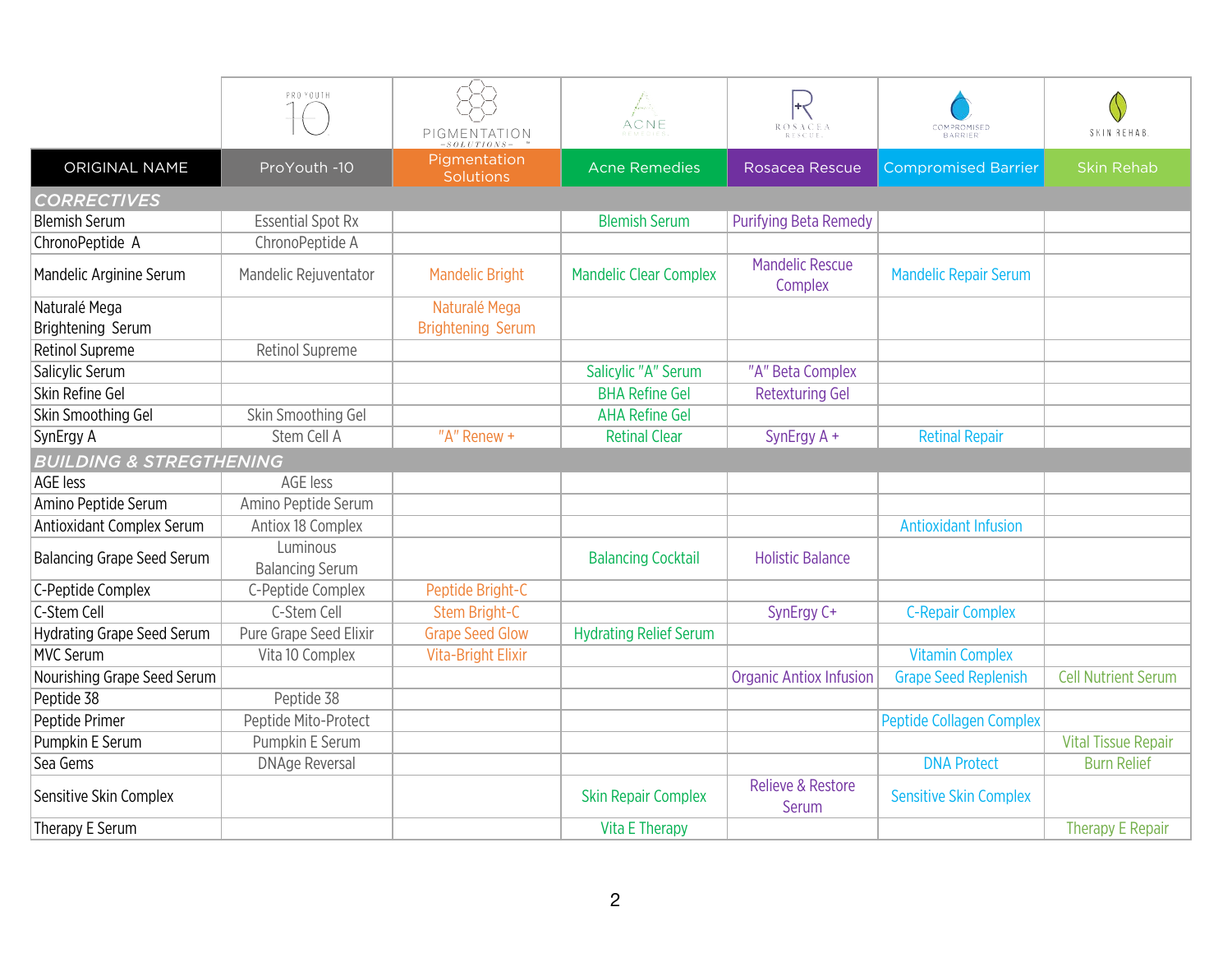|                                   | PROYOUTH                      | PIGMENTATION                                  | Jacques Salvagne<br>1990<br>ACNE<br>REMEDIES | <b>ROSACEA</b>              | COMPROMISED                  | N<br>SKIN REHAB            |  |  |
|-----------------------------------|-------------------------------|-----------------------------------------------|----------------------------------------------|-----------------------------|------------------------------|----------------------------|--|--|
| ORIGINAL NAME                     | ProYouth -10                  | SOLUTIONS<br>Pigmentation<br><b>Solutions</b> | <b>Acne Remedies</b>                         | Rosacea Rescue              | <b>Compromised Barrier</b>   | <b>Skin Rehab</b>          |  |  |
|                                   | MOISTURIZERS & HYDRATORS      |                                               |                                              |                             |                              |                            |  |  |
| Aloe Matte Moisture Cream         |                               |                                               | <b>Aloe Matte</b><br><b>Moisture Cream</b>   |                             |                              |                            |  |  |
| Amino Peptide Moistuizer          | Amino Peptide Hydration       |                                               |                                              |                             |                              |                            |  |  |
| <b>Blushed Wine Gel</b>           | Resveratrol B3 Gel            | <b>Luminous Wine Gel</b>                      |                                              |                             |                              |                            |  |  |
| <b>Brightening Cream Enhanced</b> |                               | <b>Brightening Cream</b><br>Enhanced          |                                              |                             |                              |                            |  |  |
| Drop of Essence                   | Drop of Essence               |                                               |                                              | <b>Lavender EFA</b>         | <b>Omega Hydration</b>       | <b>Omega E Essence</b>     |  |  |
| Elite eEGF                        | Elite Luxe Hydration          |                                               |                                              |                             |                              |                            |  |  |
| Exotica Rhodiola                  | <b>Healthy Aging Cream</b>    |                                               |                                              | <b>Redness Relief Cream</b> | <b>Holistic Hydration</b>    |                            |  |  |
| eZinc Protection Cream SPF 22     |                               |                                               | eZinc Protection SPF22                       |                             |                              |                            |  |  |
| <b>Growth Factor Gel</b>          |                               |                                               | <b>Vital Repair Gel</b>                      | <b>EGF Relief Gel</b>       |                              | <b>Growth Factor Gel</b>   |  |  |
| <b>Growth Factor Serum</b>        | Bio 53 Matrix                 | <b>Radiant Renewal Serum</b>                  |                                              |                             |                              | <b>Growth Factor Serum</b> |  |  |
| <b>Growth Factor Serum Plus</b>   | <b>Bio 53 Matrix Plus</b>     |                                               |                                              |                             | <b>Cell Renewal Serum</b>    | <b>Growth Factor Plus</b>  |  |  |
| Hyaluronic Serum                  | Hyaluronic Concentrate        |                                               | <b>HA Clear Concentrate</b>                  |                             | <b>Pure Hydration</b>        | <b>HA Concentrate</b>      |  |  |
| Infuse 7                          | Infuse 7                      |                                               |                                              | <b>Vital 7 Infusion</b>     | <b>Vital Replenish Serum</b> | Omega 7 Complex            |  |  |
| Mandelic Au Lait                  |                               |                                               | <b>Mandelic Replenish</b>                    | <b>Mandelic E Cream</b>     |                              |                            |  |  |
| Omega 6 EFA                       |                               |                                               |                                              |                             |                              | Pure Omega                 |  |  |
| Regenerating Cream                | Vita Age Defy Cream           |                                               |                                              | <b>EGF Hydration</b>        | <b>Nutra EGF Emulsion</b>    | <b>Growth Factor Cream</b> |  |  |
| <b>Ultra Hydration Cream</b>      | Ultra Replenish Cream         |                                               |                                              |                             | <b>HA Hydration Cream</b>    |                            |  |  |
| <b>ENZYMES &amp; MASKS</b>        |                               |                                               |                                              |                             |                              |                            |  |  |
| Cherry Jubilee Enzyme             | Cherry Jubilee Enzyme         |                                               |                                              |                             |                              |                            |  |  |
| <b>Chocolate Antioxidant Mask</b> | <b>Chocolate Antiox Mask</b>  | Cocoa Berry C Mask                            |                                              |                             |                              |                            |  |  |
| Derma Peel                        | Derma-Zyme                    |                                               | Aloe-Zyme                                    |                             |                              |                            |  |  |
| <b>Grape Seed Parfait Mask</b>    | <b>Grape Seed Antiox Mask</b> |                                               |                                              |                             | <b>Antiox Hydration Mask</b> |                            |  |  |
| Milk Mask                         |                               |                                               | <b>Cooling Relief Mask</b>                   | Vita E Milk                 | <b>Milk Mask</b>             |                            |  |  |
| Papaya Tangerine Enyzme           | Papaya Tangerine Enzyme       |                                               |                                              |                             |                              |                            |  |  |
| Perfection Clay                   |                               |                                               | <b>Perfection Clay</b>                       |                             |                              |                            |  |  |
| Natural Lift Masque               | Instant Lift Mask             |                                               |                                              |                             |                              |                            |  |  |
| Pumpkin Parfait Enzyme            | Pumpkin Parfait Enzyme        |                                               | <b>Purify Power Zyme</b>                     |                             |                              |                            |  |  |
| Skin Brightening Enzyme           |                               | <b>Skin Brightening Enzyme</b>                | <b>Clear Bright Zyme</b>                     |                             |                              |                            |  |  |
| Wasabi Mask                       |                               |                                               | Wasabi Mask                                  | <b>Green Tea Relief</b>     |                              |                            |  |  |